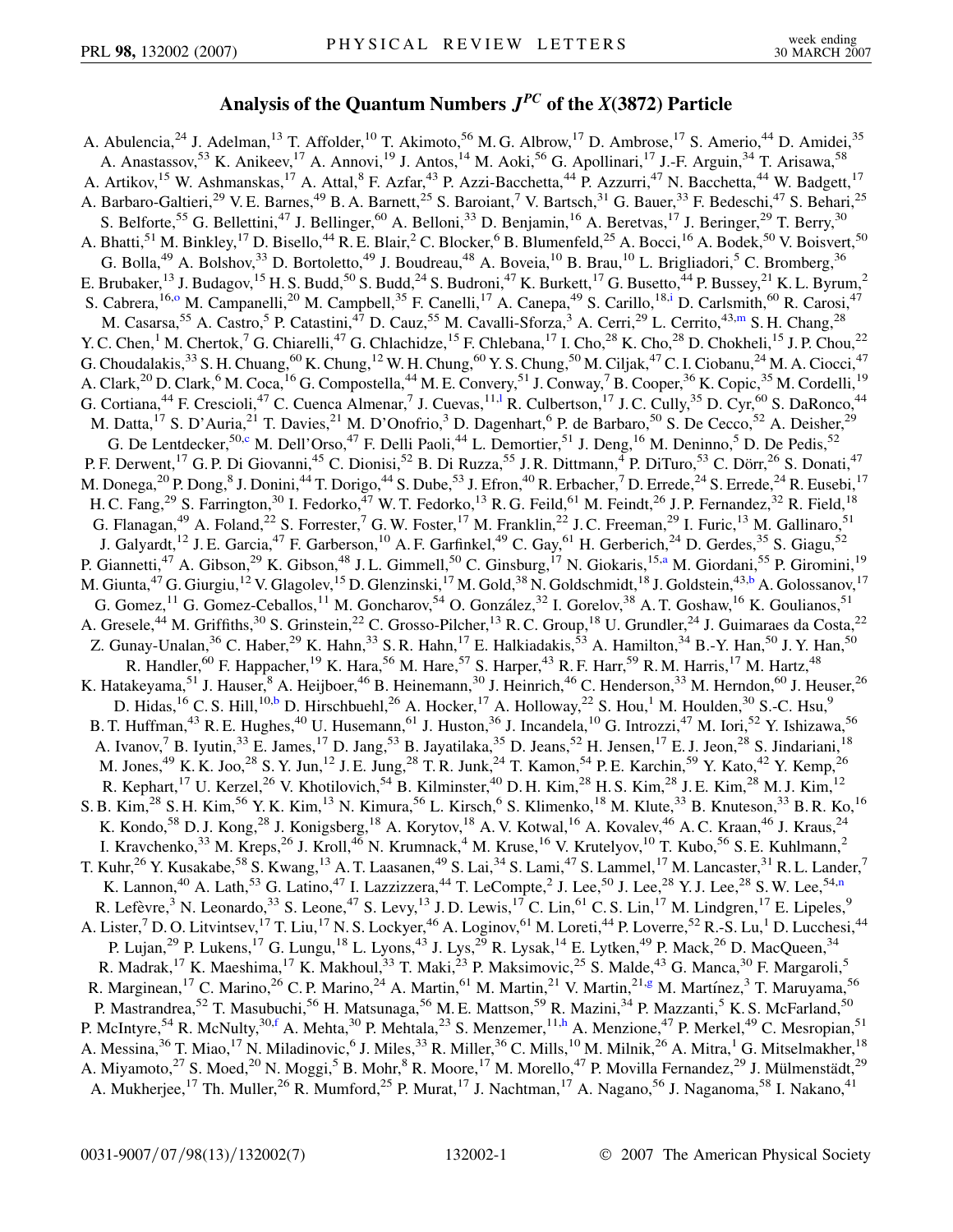<span id="page-1-3"></span><span id="page-1-1"></span>A. Napier,<sup>57</sup> V. Necula,<sup>18</sup> C. Neu,<sup>46</sup> M. S. Neubauer,<sup>9</sup> J. Nielsen,<sup>29</sup> T. Nigmanov,<sup>48</sup> L. Nodulman,<sup>2</sup> O. Norniella,<sup>3</sup> E. Nurse,  $31$  S. H. Oh,  $16$  Y. D. Oh,  $28$  I. Oksuzian,  $18$  T. Okusawa,  $42$  R. Oldeman,  $30$  R. Orava,  $23$  K. Osterberg,  $23$ C. Pagliarone,<sup>47</sup> E. Palencia,<sup>11</sup> V. Papadimitriou,<sup>17</sup> A. A. Paramonov,<sup>13</sup> B. Parks,<sup>40</sup> S. Pashapour,<sup>34</sup> J. Patrick,<sup>17</sup> G. Pauletta,<sup>55</sup> M. Paulini,<sup>12</sup> C. Paus,<sup>33</sup> D. E. Pellett,<sup>7</sup> A. Penzo,<sup>55</sup> T. J. Phillips,<sup>16</sup> G. Piacentino,<sup>47</sup> J. Piedra,<sup>45</sup> L. Pinera,<sup>18</sup> K. Pitts,<sup>24</sup> C. Plager,<sup>8</sup> L. Pondrom,<sup>60</sup> X. Portell,<sup>3</sup> O. Poukhov,<sup>15</sup> N. Pounder,<sup>43</sup> F. Prakoshyn,<sup>15</sup> A. Pronko,<sup>17</sup> J. Proudfoot,<sup>2</sup> F. Ptohos,<sup>19,[e](#page-5-7)</sup> G. Punzi,<sup>47</sup> J. Pursley,<sup>25</sup> J. Rademacker,<sup>43,[b](#page-5-3)</sup> A. Rahaman,<sup>48</sup> N. Ranjan,<sup>49</sup> S. Rappoccio,<sup>22</sup> B. Reisert,<sup>17</sup> V. Rekovic,<sup>38</sup> P. Renton,<sup>43</sup> M. Rescigno,<sup>52</sup> S. Richter,<sup>26</sup> F. Rimondi,<sup>5</sup> L. Ristori,<sup>47</sup> A. Robson,<sup>21</sup> T. Rodrigo,<sup>11</sup> E. Rogers,<sup>24</sup> S. Rolli,<sup>57</sup> R. Roser,<sup>17</sup> M. Rossi,<sup>55</sup> R. Rossin,<sup>18</sup> A. Ruiz,<sup>11</sup> J. Russ,<sup>12</sup> V. Rusu,<sup>13</sup> H. Saarikko,<sup>23</sup> S. Sabik,<sup>34</sup> A. Safonov,<sup>54</sup> W. K. Sakumoto,<sup>50</sup> G. Salamanna,<sup>52</sup> O. Saltó,<sup>3</sup> D. Saltzberg,<sup>8</sup> C. Sánchez,<sup>3</sup> L. Santi,<sup>55</sup> S. Sarkar,<sup>52</sup> L. Sartori,<sup>47</sup> K. Sato,<sup>17</sup> P. Savard,<sup>34</sup> A. Savoy-Navarro,<sup>45</sup> T. Scheidle,<sup>26</sup> P. Schlabach,<sup>17</sup> E. E. Schmidt,<sup>17</sup> M. P. Schmidt,<sup>61</sup> M. Schmitt,<sup>39</sup> T. Schwarz,<sup>7</sup> L. Scodellaro,<sup>11</sup> A. L. Scott,<sup>10</sup> A. Scribano,<sup>47</sup> F. Scuri,<sup>47</sup> A. Sedov,<sup>49</sup> S. Seidel,<sup>38</sup> Y. Seiya,<sup>42</sup> A. Semenov,<sup>15</sup> L. Sexton-Kennedy,<sup>17</sup> A. Sfyrla,<sup>20</sup> M. D. Shapiro,<sup>29</sup> T. Shears,<sup>30</sup> P. F. Shepard,<sup>48</sup> D. Sherman,<sup>22</sup> M. Shimojima,<sup>56[,k](#page-6-4)</sup> M. Shochet,<sup>13</sup> Y. Shon,<sup>60</sup> I. Shreyber,<sup>37</sup> A. Sidoti,<sup>47</sup> P. Sinervo,<sup>34</sup> A. Sisakyan,<sup>15</sup> J. Sjolin,<sup>43</sup> A. J. Slaughter,<sup>17</sup> J. Slaunwhite,<sup>40</sup> K. Sliwa,<sup>57</sup> J. R. Smith,<sup>7</sup> F. D. Snider,<sup>17</sup> R. Snihur,<sup>34</sup> M. Soderberg,<sup>35</sup> A. Soha,<sup>7</sup> S. Somalwar,<sup>53</sup> V. Sorin,<sup>36</sup> J. Spalding,<sup>17</sup> F. Spinella,<sup>47</sup> T. Spreitzer,<sup>34</sup> P. Squillacioti,<sup>47</sup> M. Stanitzki,<sup>61</sup> A. Staveris-Polykalas,<sup>47</sup> R. St. Denis,<sup>21</sup> B. Stelzer, <sup>8</sup> O. Stelzer-Chilton, <sup>43</sup> D. Stentz, <sup>39</sup> J. Strologas, <sup>38</sup> D. Stuart, <sup>10</sup> J. S. Suh, <sup>28</sup> A. Sukhanov, <sup>18</sup> H. Sun, <sup>57</sup> T. Suzuki, <sup>56</sup> A. Taffard,<sup>24</sup> R. Takashima,<sup>41</sup> Y. Takeuchi,<sup>56</sup> K. Takikawa,<sup>56</sup> M. Tanaka,<sup>2</sup> R. Tanaka,<sup>41</sup> M. Tecchio,<sup>35</sup> P. K. Teng,<sup>1</sup> K. Terashi,<sup>51</sup> J. Thom,<sup>17[,d](#page-5-8)</sup> A. S. Thompson,<sup>21</sup> E. Thomson,<sup>46</sup> P. Tipton,<sup>61</sup> V. Tiwari,<sup>12</sup> S. Tkaczyk,<sup>17</sup> D. Toback,<sup>54</sup> S. Tokar, <sup>14</sup> K. Tollefson, <sup>36</sup> T. Tomura, <sup>56</sup> D. Tonelli, <sup>47</sup> S. Torre, <sup>19</sup> D. Torretta, <sup>17</sup> S. Tourneur, <sup>45</sup> W. Trischuk, <sup>34</sup> R. Tsuchiya, <sup>58</sup> S. Tsuno,<sup>41</sup> N. Turini,<sup>47</sup> F. Ukegawa,<sup>56</sup> T. Unverhau,<sup>21</sup> S. Uozumi,<sup>56</sup> D. Usynin,<sup>46</sup> S. Vallecorsa,<sup>20</sup> N. van Remortel,<sup>23</sup> A. Varganov,<sup>35</sup> E. Vataga,<sup>38</sup> F. Vázquez,<sup>18,[i](#page-5-0)</sup> G. Velev,<sup>17</sup> G. Veramendi,<sup>24</sup> V. Veszpremi,<sup>49</sup> R. Vidal,<sup>17</sup> I. Vila,<sup>11</sup> R. Vilar,<sup>11</sup> T. Vine,<sup>31</sup> I. Vollrath,<sup>34</sup> I. Volobouev,<sup>29[,n](#page-6-3)</sup> G. Volpi,<sup>47</sup> F. Würthwein,<sup>9</sup> P. Wagner,<sup>54</sup> R. G. Wagner,<sup>2</sup> R. L. Wagner,<sup>17</sup> J. Wagner,<sup>26</sup> W. Wagner,<sup>26</sup> R. Wallny,<sup>8</sup> S. M. Wang,<sup>1</sup> A. Warburton,<sup>34</sup> S. Waschke,<sup>21</sup> D. Waters,<sup>31</sup> W. C. Wester III,<sup>17</sup> B. Whitehouse,<sup>57</sup> D. Whiteson,<sup>46</sup> A. B. Wicklund,<sup>2</sup> E. Wicklund,<sup>17</sup> G. Williams,<sup>34</sup> H. H. Williams,<sup>46</sup> P. Wilson,<sup>17</sup> B. L. Winer,<sup>40</sup> P. Wittich,<sup>17[,d](#page-5-8)</sup> S. Wolbers,<sup>17</sup> C. Wolfe,<sup>13</sup> T. Wright,<sup>35</sup> X. Wu,<sup>20</sup> S. M. Wynne,<sup>30</sup> A. Yagil,<sup>17</sup> K. Yamamoto,<sup>42</sup> J. Yamaoka,<sup>53</sup> T. Yamashita,<sup>41</sup> C. Yang,<sup>61</sup> U.K. Yang,<sup>13,[j](#page-5-9)</sup> Y.C. Yang,<sup>28</sup> W.M. Yao,<sup>29</sup> G.P. Yeh,<sup>17</sup> J. Yoh,<sup>17</sup> K. Yorita,<sup>13</sup> T. Yoshida,<sup>42</sup> G. B. Yu,<sup>50</sup> I. Yu,<sup>28</sup> S. S. Yu,<sup>17</sup> J. C. Yun,<sup>17</sup> L. Zanello,<sup>52</sup> A. Zanetti,<sup>55</sup> I. Zaw,<sup>22</sup> X. Zhang,<sup>24</sup>

J. Zhou, $^{53}$  and S. Zucchelli<sup>5</sup>

## (CDF Collaboration)

<sup>1</sup>*Institute of Physics, Academia Sinica, Taipei, Taiwan 11529, Republic of China*<br><sup>2</sup><sup>4</sup> *Languna National Laboratory, Argonna Illinois 60430, USA* 

<span id="page-1-2"></span><span id="page-1-0"></span>*Argonne National Laboratory, Argonne, Illinois 60439, USA*<br><sup>3</sup> Institut de Fisica d'Altes Fnergies, Universitat Autonoma de Barcelona, F. 08103, Bell

*Institut de Fisica d'Altes Energies, Universitat Autonoma de Barcelona, E-08193, Bellaterra (Barcelona), Spain* <sup>4</sup>

<sup>4</sup>Baylor University, Waco, Texas 76798, USA<br><sup>5</sup> Istitute Nazionale di Fisica Nucleare, University of Bologna, La

*Istituto Nazionale di Fisica Nucleare, University of Bologna, I-40127 Bologna, Italy* <sup>6</sup>

*Brandeis University, Waltham, Massachusetts 02254, USA* <sup>7</sup>

*University of California, Davis, Davis, California 95616, USA* <sup>8</sup>

*University of California, Los Angeles, Los Angeles, California 90024, USA* <sup>9</sup>

<sup>9</sup>University of California, San Diego, La Jolla, California 92093, USA<br><sup>10</sup>University of California, Santa Barbara, Santa Barbara, California 93106, USA<br><sup>11</sup>Instituto de Fisica de Cantabria, CSIC-University of Cantabria,

*FIN-00014, Helsinki, Finland*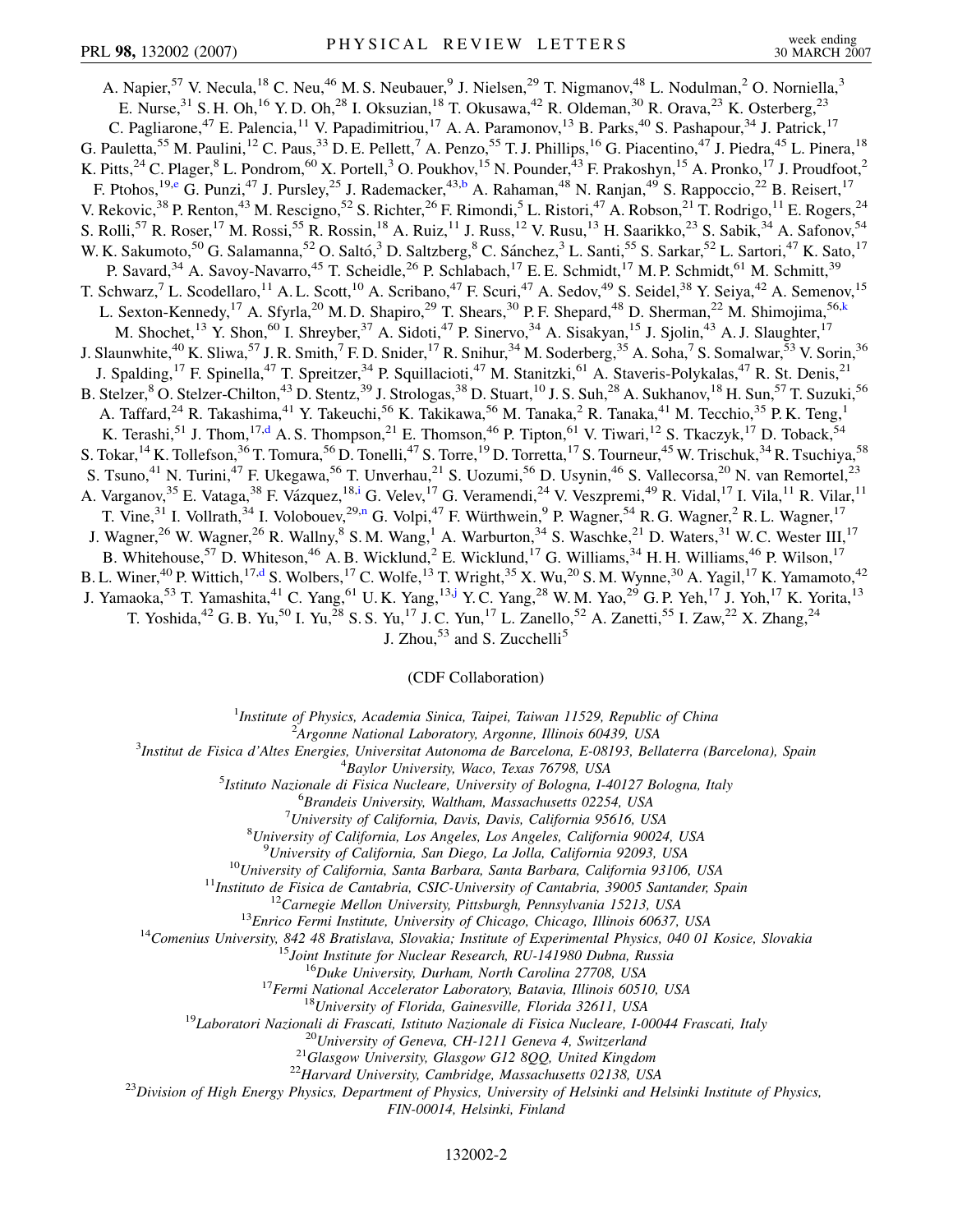<sup>24</sup>University of Illinois, Urbana, Illinois 61801, USA<br><sup>25</sup>The Johns Hopkins University, Baltimore, Maryland 21218, USA<br><sup>26</sup>Institut für Experimentelle Kernphysik, Universität Karlsruhe, 76128 Karlsruhe, Germany<br><sup>27</sup>High

*Seoul National University, Seoul 151-742, Korea*

and SungKyunKwan University, Suwon 440-746, Korea<br><sup>29</sup>Ernest Orlando Lawrence Berkeley National Laboratory, Berkeley, California 94720, USA<br><sup>30</sup>University of Liverpool, Liverpool L69 7ZE, United Kingdom<br><sup>31</sup>University Col

<sup>34</sup>*Institute of Particle Physics: McGill University, Montréal, Canada H3A 2T8*<br>and University of Toronto, Toronto, Canada M5S 1A7

<sup>35</sup> University of Michigan, Ann Arbor, Michigan 48109, USA<br><sup>36</sup> Michigan State University, East Lansing, Michigan 48824, USA<br><sup>37</sup> Institution for Theoretical and Experimental Physics, ITEP, Moscow 117259, Russia<br><sup>38</sup> Uni

<sup>43</sup>University of Oxford, Oxford OX1 3RH, United Kingdom<br><sup>44</sup>University of Padova, Istituto Nazionale di Fisica Nucleare, Sezione di Padova-Trento, I-35131 Padova, Italy<br><sup>45</sup>LPNHE, Universite Pierre et Marie Curie/IN2P3-C

*and Scuola Normale Superiore, I-56127 Pisa, Italy* <sup>48</sup>*University of Pittsburgh, Pittsburgh, Pennsylvania 15260, USA*

<sup>49</sup>Purdue University, West Lafayette, Indiana 47907, USA<br>
<sup>50</sup>University of Rochester, Rochester, New York 14627, USA<br>
<sup>52</sup>Istituto Nazionale di Fisica Nucleare, Secione di Roma 1, University of Rochester, New York, New

<sup>61</sup>*Yale University, New Haven, Connecticut 06520, USA*

(Received 21 December 2006; published 28 March 2007)

We present an analysis of angular distributions and correlations of the  $X(3872)$  particle in the exclusive decay mode  $X(3872) \rightarrow J/\psi \pi^+ \pi^-$  with  $J/\psi \rightarrow \mu^+ \mu^-$ . We use 780 pb<sup>-1</sup> of data from  $p\bar{p}$  collisions at  $\bar{E} = 1.06$  TeV collected with the CDE II detector at the Formilah Tayatron. We derive constraints on  $\sqrt{s}$  = 1.96 TeV collected with the CDF II detector at the Fermilab Tevatron. We derive constraints on spin, parity, and charge conjugation parity of the *X*(3872) particle by comparing measured angular distributions of the decay products with predictions for different  $J^{PC}$  hypotheses. The assignments  $J^{PC}$  $1^{++}$  and  $2^{-+}$  are the only ones consistent with the data.

DOI: [10.1103/PhysRevLett.98.132002](http://dx.doi.org/10.1103/PhysRevLett.98.132002) PACS numbers: 14.40.Gx, 12.39.Mk, 13.25.Gv

The recent discovery of the  $X(3872)$  particle [[1](#page-6-5),[2\]](#page-6-6) has revived general interest in charmonium spectroscopy. The exact nature of this particle is still unknown. Attempts to explain the  $X(3872)$  particle as a conventional bound quark-antiquark state have shortcomings, such as deviations from mass predictions or violation of isospin conservation  $[3]$  $[3]$ . The close proximity of the  $X(3872)$  particle

mass to the  $D^0 \overline{D}^{*0}$  mass threshold has raised the question whether the  $X(3872)$  particle is an exotic form of matter [\[3\]](#page-6-7). The determination of the quantum numbers spin *J*, parity *P*, and charge conjugation parity *C* is of vital importance for establishing the nature of the  $X(3872)$  particle. The evidence for the decay mode  $X(3872) \rightarrow J/\psi \gamma$  [\[4](#page-6-8)] and the measurement of the dipion mass distribution [[5](#page-6-9)], which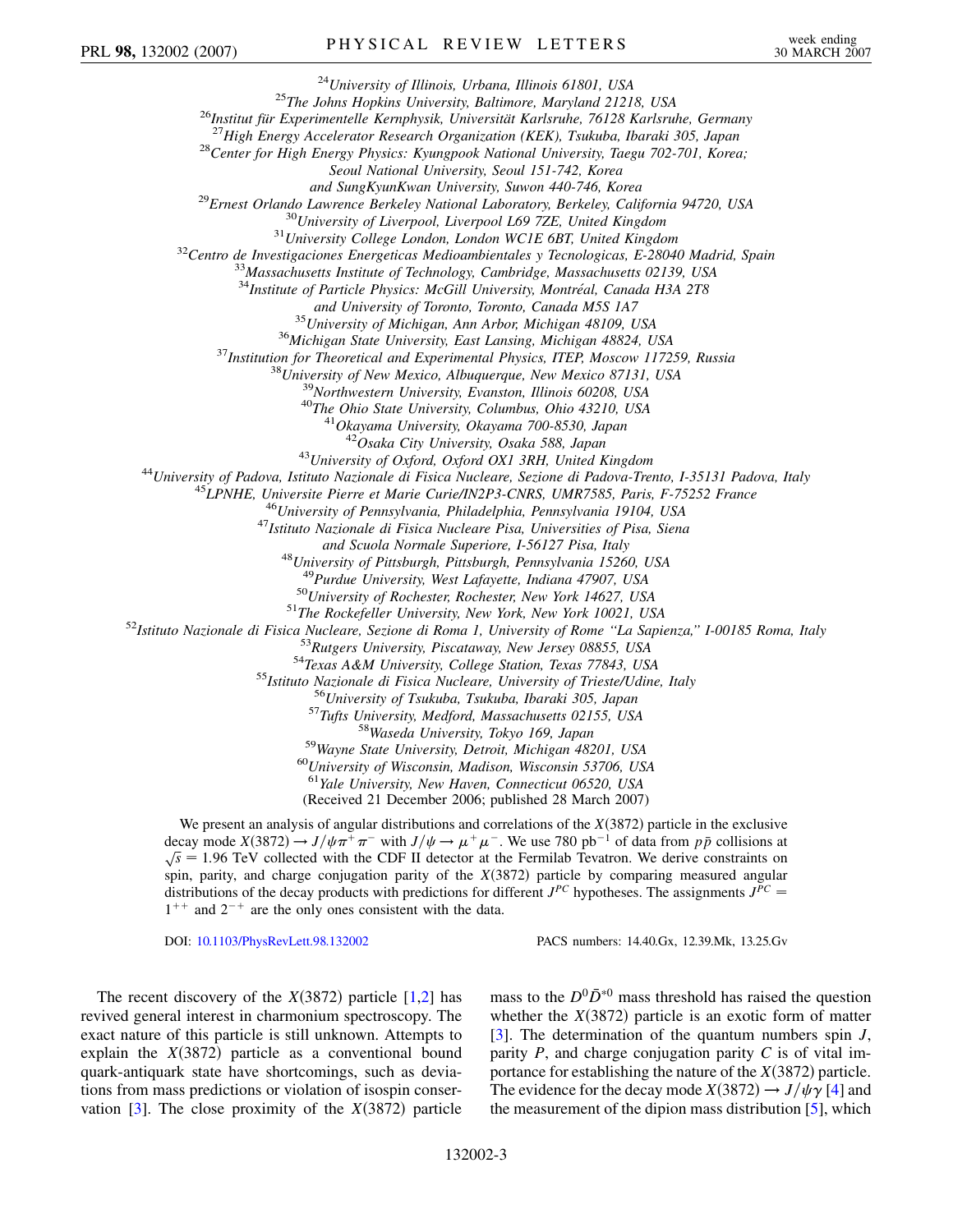is in agreement with the decay mode  $X(3872) \rightarrow J/\psi \rho^0$ , are consistent with a *C*-even assignment. Reference [\[6\]](#page-6-10) observes an enhancement in the  $D^0\overline{D}^0\pi^0$  mass spectrum and concludes that, if assigned to the  $X(3872)$  particle, low values for the spin quantum number are favored. Neglecting effects from model uncertainties in the dipion mass spectrum (see [\[5](#page-6-9)]), preliminary results from [[7](#page-6-11)] favor  $J^{PC} = 1^{++}$ . In this Letter we report the angular distributions in the decay  $X(3872) \rightarrow J/\psi \pi^+ \pi^-$ ,  $J/\psi \rightarrow \mu^+ \mu^-$ , and compare them with predictions for different  $J^{PC}$  states. The analysis is independent of any specific model of the internal structure of the  $X(3872)$  particle. We consider all allowed states up to spin two and *C*-odd spin three states.

We use a sample of  $p\bar{p}$  collisions at a center-of-mass we use a sample of  $pp$  comsions at a center-or-mass<br>energy of  $\sqrt{s} = 1.96$  TeV with an integrated luminosity of 780 pb<sup>-1</sup> collected with the CDF II detector at the Fermilab Tevatron. The CDF II detector [\[8](#page-6-12)] consists of a magnetic spectrometer surrounded by electromagnetic and hadronic calorimeters and muon detectors. The tracking system is composed of a silicon microstrip detector [\[9\]](#page-6-13) surrounded by an open-cell drift chamber called the central outer tracker (COT) [[10](#page-6-14)]. We detect muons in planes of multiwire drift chambers [[11](#page-6-15)] in the pseudorapidity range  $|\eta| \leq 1.0$ . The  $J/\psi \rightarrow \mu^+ \mu^-$  decays used in this analysis are recorded using a dimuon trigger, which requires two oppositely charged COT tracks matched to muon chamber track segments with an invariant mass from 2.7 to 4.0 GeV/ $c^2$ .

The basic event selection is described in [\[2,](#page-6-6)[5](#page-6-9)], although we do not cut on the dipion mass. Additional criteria are imposed on the number of candidates per event, the transverse momentum  $p<sub>T</sub>$  of the *X*(3872) particle candidate ( $>6$  GeV/c), the  $p<sub>T</sub>$  of the  $J/\psi$  ( $>4$  GeV/c), and the kinetic energy released in the  $X(3872)$  particle decay,  $Q =$  $m(J/\psi \pi \pi) - m(J/\psi) - m(\pi \pi)$  (<100 MeV/ $c^2$ ), where  $m(J/\psi)$  is from [\[12\]](#page-6-16). The cuts are chosen to optimize the  $m(J/\psi)$  is from [12]. The cuts are chosen to optimize the significance  $S/\sqrt{S+B}$  of the observed signal, where *S* and *B* are the fitted number of signal and combinatorial background events in a  $\pm 1.5 \sigma$  window centered on the *X*(3872) particle mass. The resulting distribution of the invariant  $J/\psi \pi^+ \pi^-$  mass is shown in Fig. [1.](#page-3-0)

To simulate the decays of  $X(3872)$  particle states with specific *JPC* assumptions, we first generate phase-space decays of  $X(3872) \rightarrow J/\psi \pi^+ \pi^-$ ,  $J/\psi \rightarrow \mu^+ \mu^-$ . Detector effects are included using parameterized efficiencies and acceptances. This sample is weighted according to each specific  $J^{PC}$  hypothesis using the corresponding matrix element  $\mathcal{M}_{\text{tot}}$  described below.

The decay of the narrow  $X(3872)$  particle is modeled as the sequential two-body decay chain  $X(3872) \rightarrow$  $J/\psi(\pi^+\pi^-)$ ,  $J/\psi \rightarrow \mu^+\mu^-$  and the decay of the intermediate  $(\pi^+ \pi^-)$  state to  $\pi^+ \pi^-$ . Assuming low relative angular momentum between the pions and conservation of *C* parity, the intermediate pion state can be in either a relative *S*-wave  $((\pi \pi)_S)$  or a *P*-wave  $(\rho^0)$  state.  $\mathcal{M}_{tot}$  is

<span id="page-3-0"></span>

FIG. 1 (color online). The  $J/\psi \pi^+ \pi^-$  mass spectrum after optimizing the selection cuts, fitted by a double Gaussian function for the  $\psi(2S)$  (left), a Gaussian function for the *X*(3872) particle (right), and a second order polynomial for the combinatorial background.

formed by the product of a matrix element  $\mathcal{M}_i$  for each decay and a term  $T(m(\pi \pi))$ , which describes the mass dependence of the intermediate  $(\pi^+ \pi^-)$  system. Because of the very narrow width of the intermediate  $J/\psi$ , we can neglect the  $J/\psi$  mass dependence.

With fixed helicities the angular dependence of a twobody decay amplitude is given by the Wigner function  $D_{\lambda_i, \lambda_{i,1}-\lambda_{i,2}}^{J_i}$  [\[13](#page-6-17)[,14\]](#page-6-18), where  $J_i$  and  $\lambda_i$  are the spin and helicity of the decaying particle, and  $\lambda_{i,1}$  and  $\lambda_{i,2}$  are the helicities of the child particles in the parent rest frame. The function is multiplied by two Clebsch-Gordan coefficients, coupling the spins of the child particles to their summed spin  $S_i$ , and  $S_i$  with their relative angular momentum  $L_i$  to  $J_i$ .

In general, in the  $X(3872) \rightarrow J/\psi(\pi^+\pi^-)$  decay there is more than one combination to form *J* from *L* and *S* in a parity-conserving way. Of the independent amplitudes corresponding to these combinations, only the ones with lowest *L*, assumed to be dominant, are taken into account. If more than one amplitude remains, mixing parameters are introduced to describe the physical state. Since the virtual photon in the  $J/\psi \rightarrow \mu^+ \mu^-$  decay can be treated as transverse, helicity combinations with  $\lambda_{\mu^+} - \lambda_{\mu^-} = 0$ are neglected.

The dependence of  $\mathcal{M}_{\text{tot}}$  on the dipion mass has model ambiguities. Therefore, we do not use the information from  $m(\pi \pi)$  to distinguish between different  $J^{PC}$  hypotheses. The influence of the  $m(\pi\pi)$  model on the angular distributions via acceptance effects is very small. Nevertheless we choose for all *JPC* hypotheses the same model for the  $m(\pi\pi)$ -dependent terms, which agrees with the  $m(\pi\pi)$ spectrum measurement. In this way, no hypothesis is rejected due to a wrong  $m(\pi\pi)$  model. In detail, we fix  $T(m(\pi \pi))$  to a relativistic Breit-Wigner formula with mass and width of a  $\rho^0$  [\[12\]](#page-6-16). Following [[5](#page-6-9)], we also fix the momentum dependence of the matrix element of the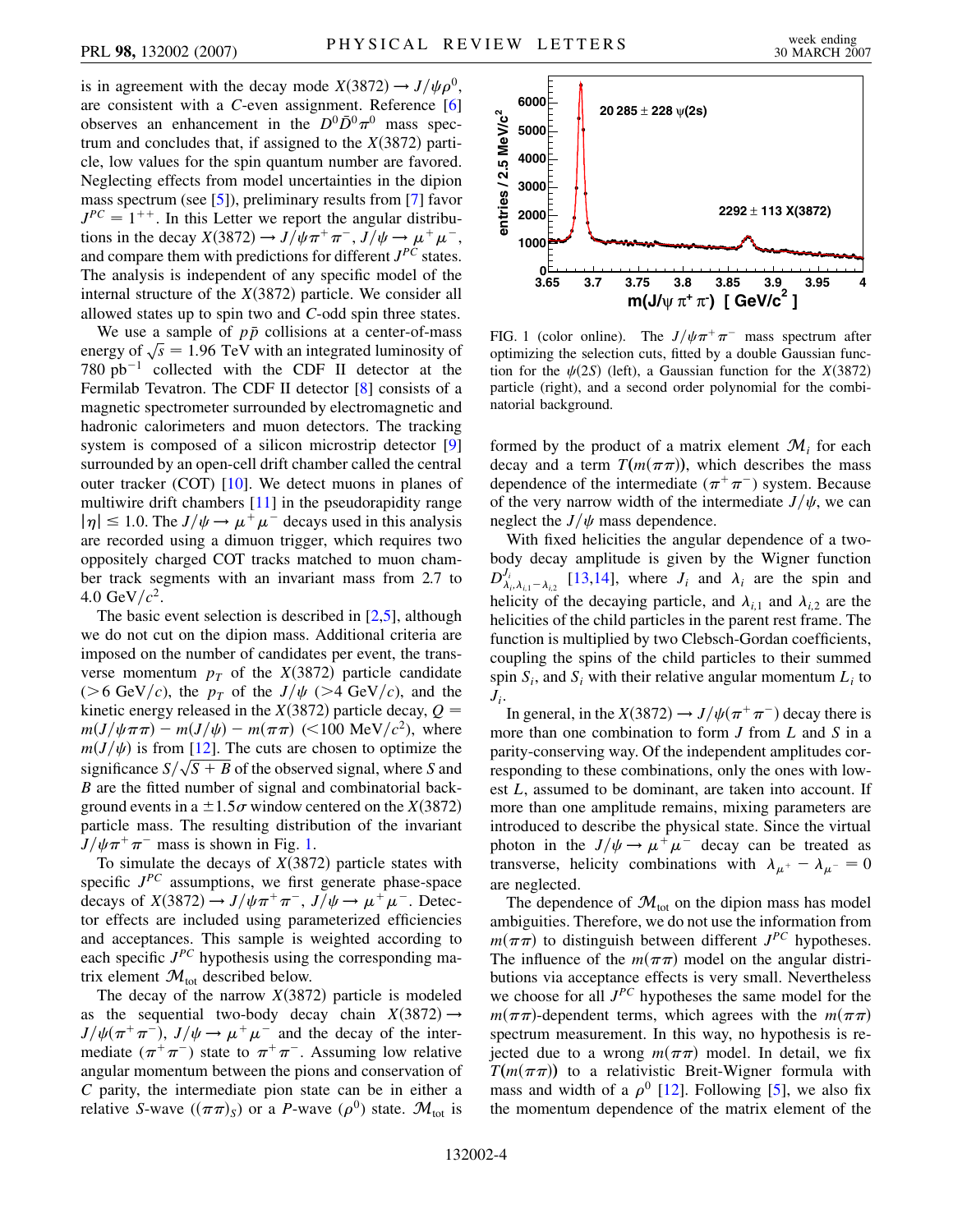<span id="page-4-0"></span>

FIG. 2 (color online). Definition of the decay angles. The polar angles  $(\theta)$  are calculated from the parent momenta and the child momenta in the corresponding parent rest frame.

 $(\pi^+\pi^-) \rightarrow \pi^+\pi^-$  decay to  $k^* \cdot f_1(k^*)$ , where  $k^*$  is the magnitude of the three-momentum of one of the pions in the  $(\pi^+\pi^-)$  rest frame and  $f_1(k^*)$  is a Blatt-Weisskopf form factor  $[15]$  to counter the divergence for rising  $k^*$ . This form factor has the effective size *r* of the particle as a free parameter which we set to a common choice of  $r =$ 1 fm.

A weight is formed from the square of the total matrix element  $\mathcal{M}_{\text{tot}}$  by averaging over all initial state helicities assuming unpolarized  $X(3872)$  particle production, incoherently summing over all final state helicities, and coherently summing over all intermediate state helicities.

The decay is described by the decay angles  $\theta_X$ ,  $\theta_{J/\psi}$ ,  $\phi_{J/\psi}, \theta_{\pi\pi}, \phi_{\pi\pi}$ , and  $\Delta\Phi$ , as defined in Fig. [2.](#page-4-0) For unpolarized  $X(3872)$  particle production and because of rotational symmetry, the  $J^{PC}$  of the  $X(3872)$  particle and the  $(\pi^+\pi^-)$  system affect the distribution of only four variables:  $m(\pi \pi)$ ,  $\cos(\theta_{J/\psi})$ ,  $\cos(\theta_{\pi \pi})$ , and  $\Delta \Phi$ .

The angular distributions are analyzed with a threedimensional fit to take into account their correlations. From simulation studies, the optimal binning is determined to be three bins in  $\left| |\Delta \Phi - \pi| - \frac{\pi}{2} \right|$ , and two bins in each of  $|\cos(\theta_{J/\psi})|$  and  $|\cos(\theta_{\pi\pi})|$ , where absolute values are used to exploit final state charge symmetry. The invariant  $J/\psi \pi^+ \pi^-$  mass spectrum is fitted in each of the resulting 12 bins in a mass window of  $\pm 110 \text{ MeV}/c^2$  around the  $X(3872)$  particle position using a binned maximum likelihood fit, where the bin width is 2.5 MeV $/c^2$ . The distribution is described by a Gaussian function for the  $X(3872)$ particle and a second order polynomial for the background. The position and width of the Gaussian function describing the  $X(3872)$  particle are first determined from a fit to the full invariant mass spectrum and are then fixed in the subsequent fits. We compare the fitted yield as a function of the angular variables with the predictions for different  $J^{PC}$  assignments by forming a  $\chi^2$  based on statistical uncertainties of the measurement. We determine the normalization of the simulated distributions from the measurement so that 11 degrees of freedom remain.

The decay amplitude for the state with  $J^{PC} = 1^{-+}$  consists of three *LS*-terms with the same *L* value; the  $J^{PC}$  =  $2^{-+}$  state has an amplitude with two *LS*-terms (see Table I). None of the  $1^{-+}$  terms describes the data alone, so we fit for a mixed state by minimizing the  $\chi^2$ . For the  $2^{-+}$  state, the amplitude for  $S = 1$  is sufficient to describe the data.

TABLE I. Result of the  $X(3872)$  particle angular analysis. Listed are the state, the decay mode, the *L* and *S* quantum numbers of the  $J/\psi$ - $(\pi^+\pi^-)$  system, the  $\chi^2$  with 11 degrees of freedom and the  $\chi^2$  probability.

| $J^{PC}$ | decay              | LS       | $\chi^2$ (11 d.o.f.) | $\chi^2$ prob.           |
|----------|--------------------|----------|----------------------|--------------------------|
| $1^{++}$ | $J/\psi \rho^0$    | 01       | 13.2                 | 0.28                     |
| $2^{-+}$ | $J/\psi \rho^0$    | 11,12    | 13.6                 | 0.26                     |
| $1^{--}$ | $J/\psi(\pi\pi)_S$ | 01       | 35.1                 | $2.4 \times 10^{-4}$     |
| $2^{+-}$ | $J/\psi(\pi\pi)_S$ | 11       | 38.9                 | $5.5 \times 10^{-5}$     |
| $1^{+-}$ | $J/\psi(\pi\pi)_S$ | 11       | 39.8                 | $3.8 \times 10^{-5}$     |
| $2^{-}$  | $J/\psi(\pi\pi)_S$ | 21       | 39.8                 | $3.8 \times 10^{-5}$     |
| $3^{+-}$ | $J/\psi(\pi\pi)_S$ | 31       | 39.8                 | $3.8 \times 10^{-5}$     |
| $3^{--}$ | $J/\psi(\pi\pi)_S$ | 21       | 41.0                 | $2.4 \times 10^{-5}$     |
| $2^{++}$ | $J/\psi \rho^0$    | 02       | 43.0                 | $1.1 \times 10^{-5}$     |
| $1^{-+}$ | $J/\psi \rho^0$    | 10,11,12 | 45.4                 | $4.1 \times 10^{-6}$     |
| $0^{-+}$ | $J/\psi \rho^0$    | 11       | 104                  | $3.5 \times 10^{-17}$    |
| $0^{+-}$ | $J/\psi(\pi\pi)_S$ | 11       | 129                  | $\leq 1 \times 10^{-20}$ |
| $0^{++}$ | $J/\psi \rho^0$    | $00\,$   | 163                  | $\leq 1 \times 10^{-20}$ |

Table I shows the  $\chi^2$  for each  $J^{PC}$  assignment. We find that only the assignments  $J^{PC} = 1^{++}$  and  $2^{-+}$  are able to describe the data. All other states are rejected by more than [3](#page-4-1) standard deviations ( $\chi^2$ prob.  $\leq 2.7 \times 10^{-3}$ ). Figure 3 shows the measurement and the expected distribution for four of the assignments.

An important cross-check of the analysis is to verify whether the correct result is obtained for the  $\psi(2S)$ , with

<span id="page-4-1"></span>

FIG. 3 (color online). Measured 3D angular distribution with acceptance corrected predictions for  $J^{PC} = 0^{++}$  (solid line),  $1^{++}$  (dotted line),  $2^{-+}$  (dashed line), and  $1^{--}$  (dash-dotted line). The plot is divided into  $2 \times 2$  regions, corresponding to intervals of  $|\cos(\theta_{J/\psi})|$  and  $|\cos(\theta_{\pi\pi})|$ . Each region shows the distribution of  $\left| \Delta \Phi - \pi \right| - \frac{\pi}{2}$  in 3 bins. The bin contents have been scaled to the same bin volume.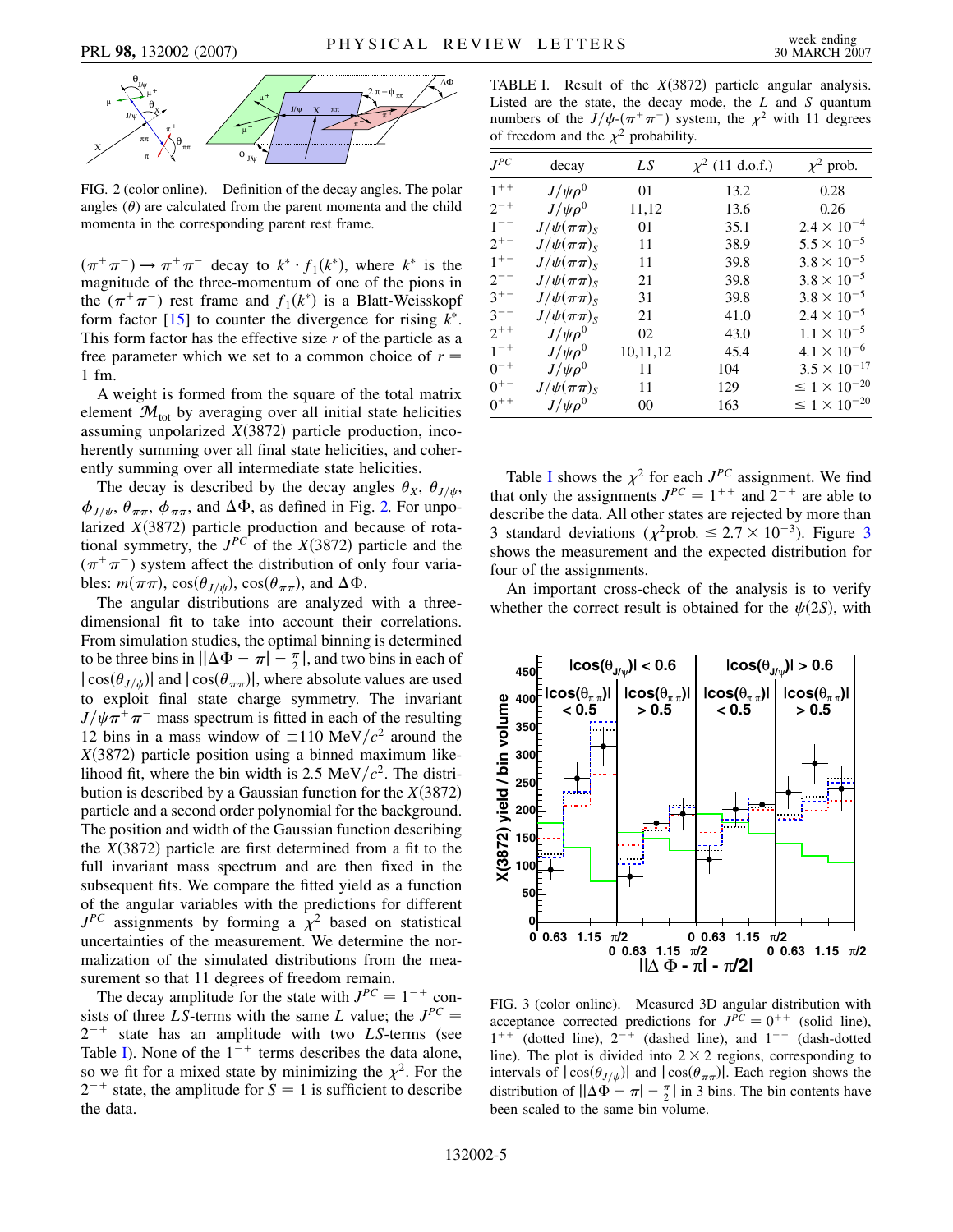<span id="page-5-10"></span>

FIG. 4. Total  $\chi^2$  for different analysis variations on the y-axis, explained in the text. Vertical bars are added for visual guidance. The  $\chi^2$  values of the spin 0 states are all above 100. The  $2^{-}$  and  $3^{+-}$  states have the same angular distribution as the  $1^{+-}$  state.

known quantum numbers  $J^{PC} = 1^{--}$ , which decays into the same exclusive final state as the  $X(3872)$  particle. For the  $1<sup>-</sup>$  assignment, the fit probability is 1.5%. Using the  $\psi(2S)$  model of Novikov and Shifman [[16\]](#page-6-20), which includes a small *D*-wave admixture in the description of the  $(\pi^+\pi^-)$  system, the fit probability is 17.9%. The sensitivity to such a small admixture is only present in the high statistics  $\psi(2S)$  sample. The next best model  $J^{PC} = 2^{++}$ has a fit probability of 0.58%, and all other hypotheses that were tested yielded fit probabilities smaller than  $2 \times 10^{-6}$ .

We vary several inputs to the fitting procedure and the model of the  $X(3872)$  particle to investigate the stability of the  $\chi^2$ . Figure [4](#page-5-10) shows the resulting  $\chi^2$  values for the different  $J^{PC}$  hypotheses for the variations investigated. The default analysis is shown as variation (1). The following effects are considered: (2)/(3) decrease/increase the fit window by 20 MeV/ $c^2$ , (4)/(5) decrease/increase the bin width to 2.0/2.86 MeV/ $c^2$ , (6)/(7) vary fixed *X*(3872) particle mass by  $\pm 1\sigma$ , (8)/(9) vary fixed *X*(3872) particle width by  $\pm 1\sigma$ .

To evaluate the contribution to the systematic uncertainty from our choice of the  $m(\pi\pi)$  spectrum, the following variations are considered:  $(10)$  fix form-factor  $r$  to 0.001 fm, (11) fix form-factor *r* to 100.0 fm, (12) use simple phase space for  $m(\pi\pi)$ .

Finally, systematic uncertainty due to details concerning the simulation has been considered by varying distributions for (13)  $p_T$  and (14)  $\eta$  of the *X*(3872) particle, switching off (15) a  $p_T$  dependent efficiency correction for the pions, (16) a  $\phi$  dependent correction of the COT, and (17) an effective  $\eta$  correction used to model the position of the generated primary vertex. All variations are consistent with  $1^{++}$  and  $2^{-+}$  being the only likely assignments.

A conventional explanation for the  $X(3872)$  resonance is a charmonium  $(c\bar{c})$  state. In this picture, the state with  $J^{PC} = 1^{++}$  could be identified with the  $\chi'_{c1}$  and the assignment  $J^{PC} = 2^{-+}$  with the  $\eta_{c2}$ . An exotic interpretation is that the  $X(3872)$  particle is a molecular state or that a significant four-quark interaction contributes to the wavefunction [[17](#page-6-21)]. The result of this analysis is compatible with the models of a molecular state developed by Tornqvist [\[18\]](#page-6-22) and Swanson [[19](#page-6-23)], who predict the quantum numbers  $J^{PC} = 1^{++}$  for a bound  $D\overline{D}^*$  state.

In summary, a spin-parity analysis of the  $X(3872)$  particle in the final state  $\mu^+ \mu^- \pi^+ \pi^-$  has been performed. The method of helicity amplitudes has been used to analyze  $X(3872) \rightarrow J/\psi(\pi \pi)_S$  and  $X(3872) \rightarrow J/\psi \rho^0$  transitions. Using a  $\chi^2$  approach to compare expected angular distributions with measured distributions, it is found that only the *C*-even assignments  $J^{PC} = 1^{++}$  and  $2^{-+}$ , both decaying via  $J/\psi \rho^0$ , describe the data. All other states are excluded at 99.7% confidence level.

We thank the Fermilab staff and the technical staffs of the participating institutions for their vital contributions. This work was supported by the U. S. Department of Energy and National Science Foundation; the Italian Istituto Nazionale di Fisica Nucleare; the Ministry of Education, Culture, Sports, Science and Technology of Japan; the Natural Sciences and Engineering Research Council of Canada; the National Science Council of the Republic of China; the Swiss National Science Foundation; the A.P. Sloan Foundation; the Bundesministerium für Bildung und Forschung, Germany; the Korean Science and Engineering Foundation and the Korean Research Foundation; the Particle Physics and Astronomy Research Council and the Royal Society, UK; the Institut National de Physique Nucleaire et Physique des Particules/ CNRS; the Russian Foundation for Basic Research; the Comisión Interministerial de Ciencia y Tecnología, Spain; the European Community's Human Potential Programme under Contract No. HPRN-CT-2002-00292; and the Academy of Finland.

<span id="page-5-9"></span><span id="page-5-8"></span><span id="page-5-7"></span><span id="page-5-6"></span><span id="page-5-5"></span><span id="page-5-4"></span><span id="page-5-3"></span><span id="page-5-2"></span><span id="page-5-1"></span><span id="page-5-0"></span><sup>[a](#page-0-0)</sup>Visiting scientist from University of Athens. **[b](#page-0-1)**Visiting scientists from University of Bristol. [c](#page-0-2) Visiting scientist from University Libre de Bruxelles. [d](#page-1-0)Visiting scientists from Cornell University. [e](#page-1-1)Visiting scientist from University of Cyprus. [f](#page-0-3) Visiting scientist from University of Dublin. [g](#page-0-4) Visiting scientist from University of Edinburgh. [h](#page-0-3)Visiting scientist from University of Heidelberg. [i](#page-0-5) Visiting scientists from Universidad Iberoamericana. Visiting scientist from University of Manchester.